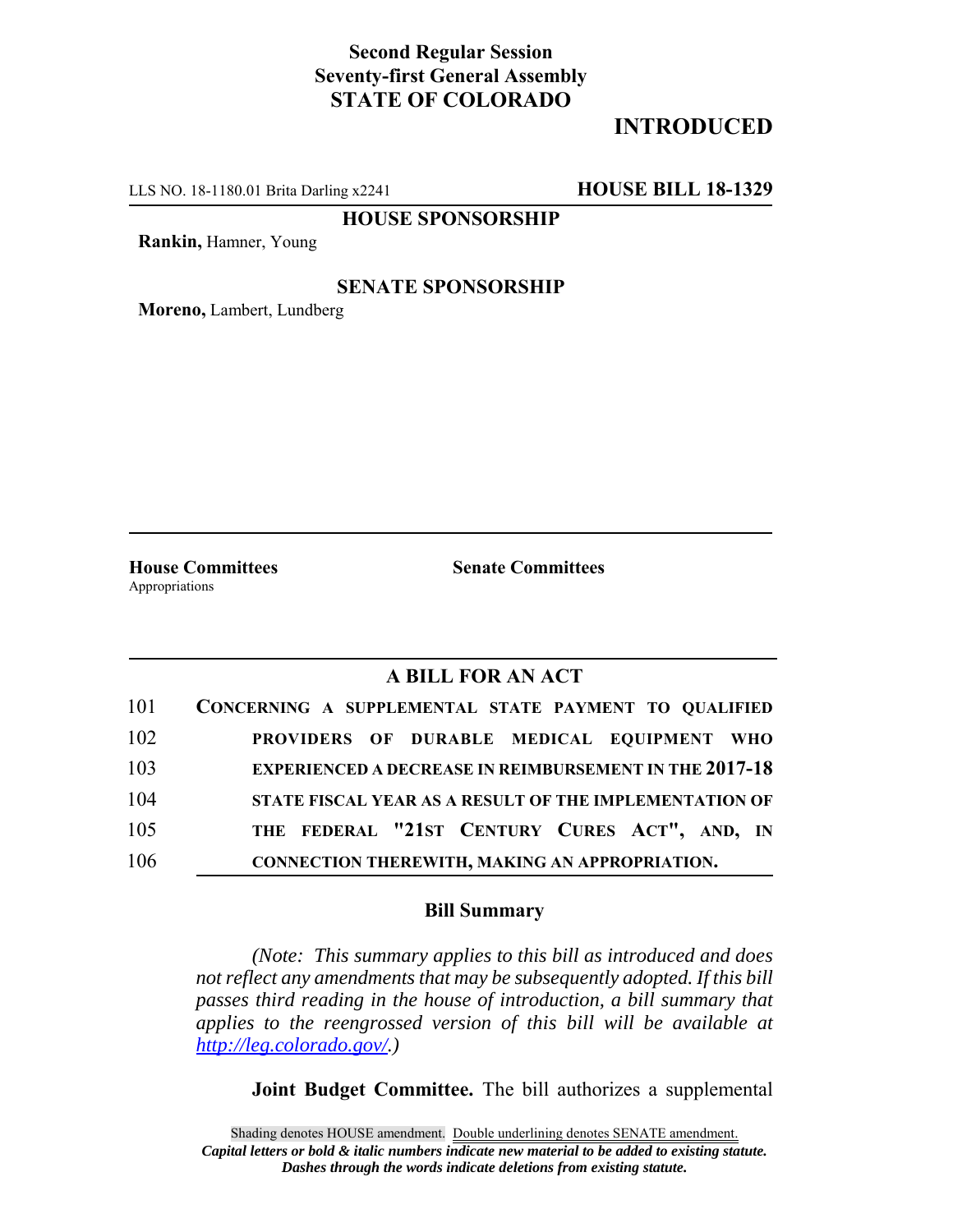payment of state-only money to qualified providers of durable medical equipment who experienced a decrease in reimbursement in the 2017-18 state fiscal year as a result of the implementation of the federal "21st Century Cures Act".

The bill directs the department of health care policy and financing (department) to distribute a supplemental payment to qualified providers, as defined in the bill, and includes provisions for determining the amount of each qualified provider's supplemental payment. The bill authorizes the medical services board to adopt rules as necessary.

The bill appropriates general fund money to the department for the supplemental payment to qualified providers.

 *Be it enacted by the General Assembly of the State of Colorado:* **SECTION 1.** In Colorado Revised Statutes, **add** 25.5-4-419 as 3 follows: **25.5-4-419. Supplemental state payment to qualified durable medical equipment providers - no federal financial participation - definition - rules - repeal.** (1) AS USED IN THIS SECTION, UNLESS THE CONTEXT OTHERWISE REQUIRES, "QUALIFIED PROVIDER" MEANS AN ENTITY 8 THAT: (a) WAS ENROLLED WITH THE STATE DEPARTMENT AS OF JANUARY 10 1, 2018; (b) PROVIDED DURABLE MEDICAL EQUIPMENT PURSUANT TO SECTION 25.5-4-416 BETWEEN JANUARY 1, 2018, AND APRIL 30, 2018; (c) HAS EXPERIENCED A REDUCTION IN REIMBURSEMENT PAYMENTS FOR SERVICES PROVIDED FROM JANUARY 1,2018, TO APRIL 30, 15 2018, AS A RESULT OF THE IMPLEMENTATION OF SECTION 1903 (i)(27) OF THE SOCIAL SECURITY ACT, EFFECTIVE JANUARY 1, 2018; AND (d) SATISFIES ANY OTHER CRITERIA SPECIFIED BY RULE OF THE STATE BOARD. (2) PURSUANT TO SUBSECTION (3) OF THIS SECTION, THE STATE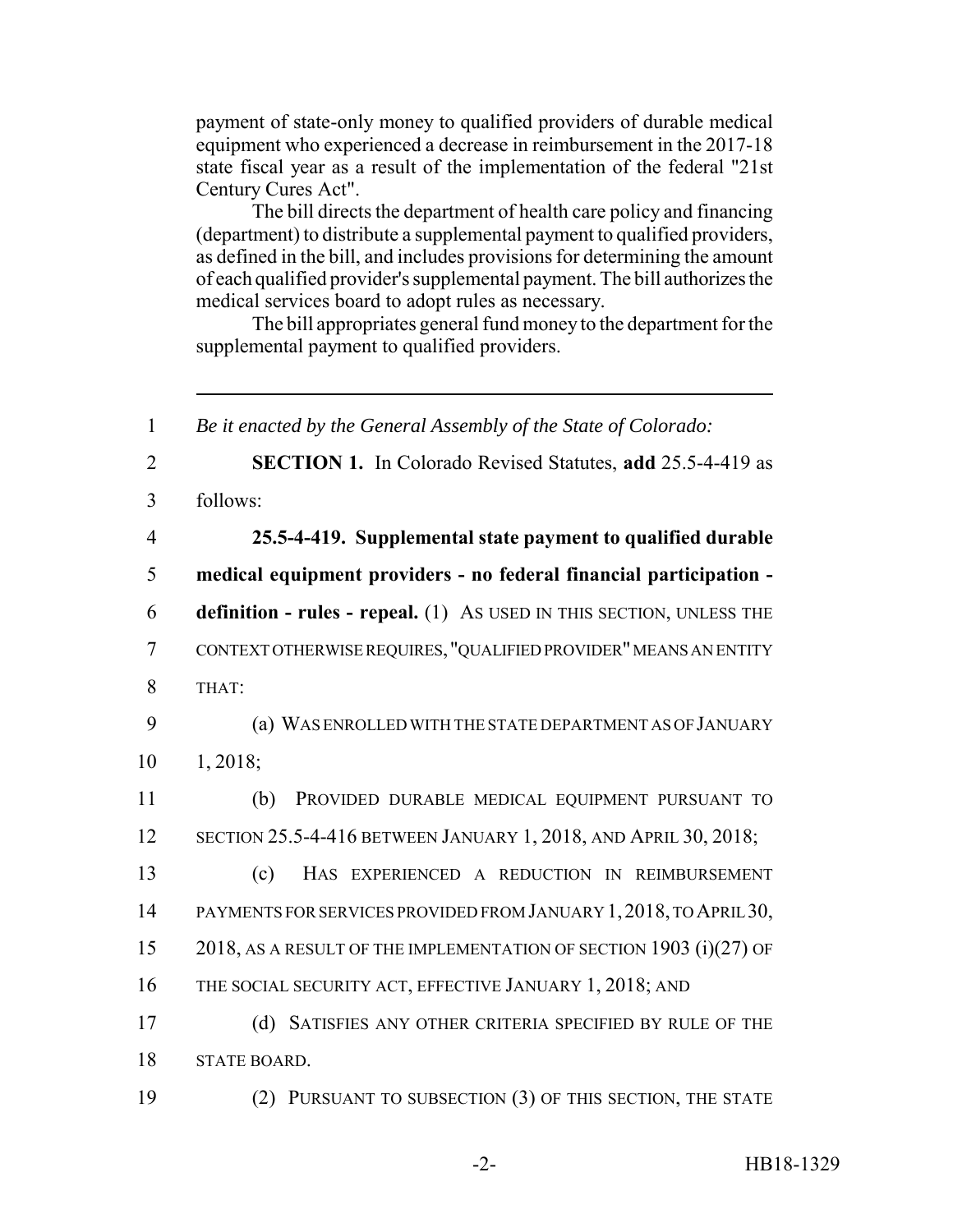DEPARTMENT SHALL DISTRIBUTE MONEY APPROPRIATED FOR SUPPLEMENTAL, STATE-ONLY PAYMENTS TO QUALIFIED PROVIDERS.

 (3) (a) THE STATE DEPARTMENT SHALL ALLOCATE THE MONEY APPROPRIATED FOR SUPPLEMENTAL PAYMENTS IN PROPORTION TO THE REDUCTION IN REIMBURSEMENT PAYMENTS RECEIVED BY THE QUALIFIED PROVIDERS AS A RESULT OF THE IMPLEMENTATION OF SECTION 1903 (i)(27) OF THE SOCIAL SECURITY ACT, EFFECTIVE JANUARY 1, 2018.

8 (b) SUBJECT TO SUBSECTION (1)(a) OF THIS SECTION, THE STATE DEPARTMENT SHALL DETERMINE THE SUPPLEMENTAL PAYMENT FOR EACH 10 OUALIFIED PROVIDER BASED ON THE FOLLOWING FACTORS:

 (I) THE DIFFERENCE BETWEEN THE AMOUNT THAT THE QUALIFIED PROVIDER WOULD HAVE RECEIVED UNDER THE COLORADO MEDICAID FEE SCHEDULE, EFFECTIVE DECEMBER 1, 2017, PRIOR TO THE 14 IMPLEMENTATION OF SECTION 1903 (i)(27) OF THE SOCIAL SECURITY ACT, EFFECTIVE JANUARY 1,2018, AND THE AMOUNT THE QUALIFIED PROVIDER RECEIVED UNDER THE COLORADO MEDICAID FEE SCHEDULE, EFFECTIVE JANUARY 1, 2018, FOR SERVICES PROVIDED FROM JANUARY 1, 2018, TO APRIL 30, 2018;

 (II) THE SERVICES ACTUALLY PROVIDED BY EACH QUALIFIED PROVIDER UNDER THE MEDICAL ASSISTANCE PROGRAM FROM JANUARY 1, 2018, TO APRIL 30, 2018; AND

**(III) AVAILABLE APPROPRIATIONS.** 

23 (4) (a) ONCE THE STATE DEPARTMENT HAS DETERMINED THE AMOUNT OF THE SUPPLEMENTAL PAYMENTS, THE STATE DEPARTMENT SHALL ALLOW QUALIFIED PROVIDERS TO EXAMINE THE CALCULATION OF THE PAYMENTS PRIOR TO FINALIZING THE DISTRIBUTION OF FUNDING AND SHALL CONSIDER FEEDBACK FROM QUALIFIED PROVIDERS PRIOR TO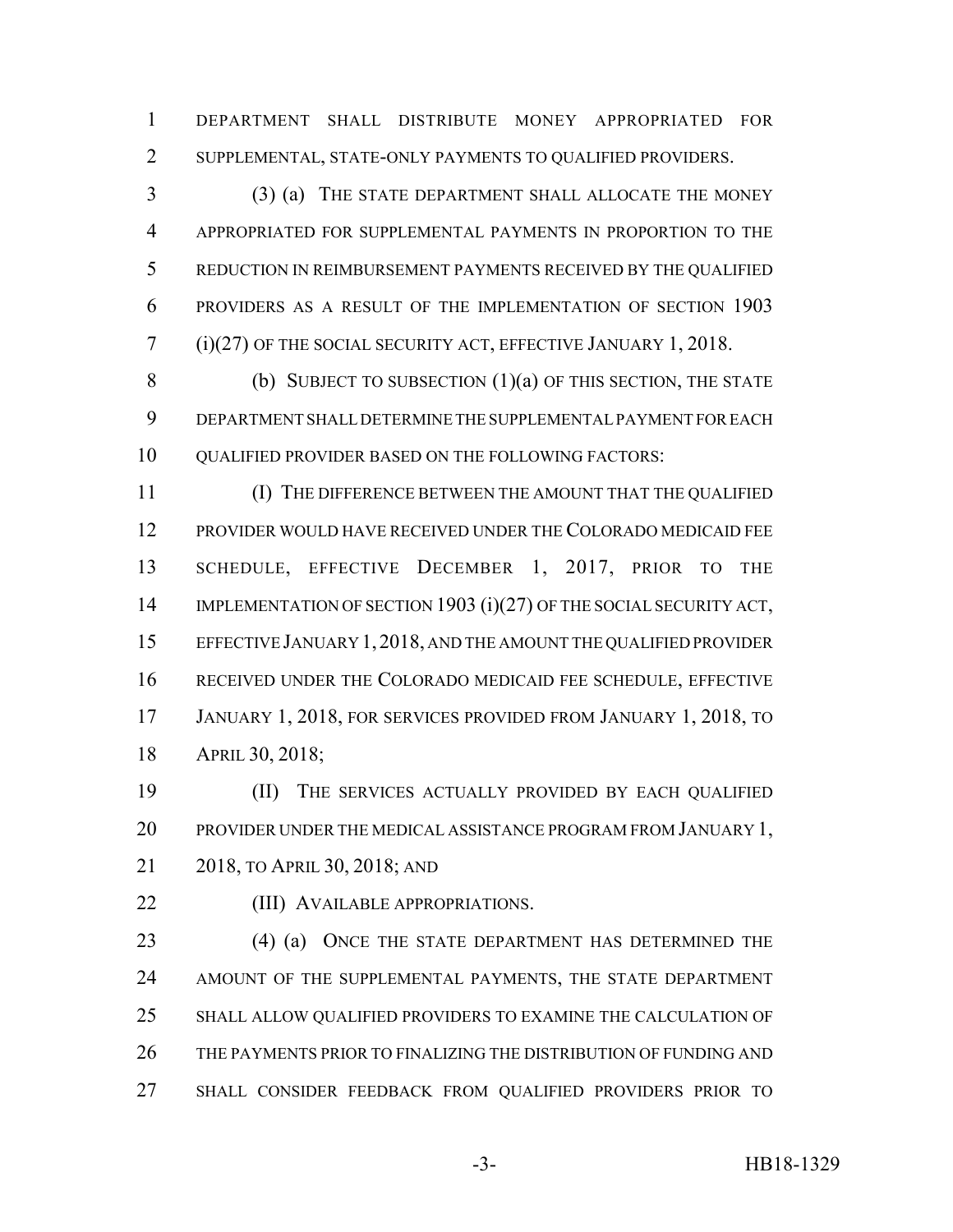FINALIZING THE DISTRIBUTION. A QUALIFIED PROVIDER MAY REQUEST THAT THE STATE DEPARTMENT RECALCULATE THE SUPPLEMENTAL PAYMENT AMOUNT WITHIN THIRTY DAYS AFTER NOTIFICATION OF THE SUPPLEMENTAL PAYMENT AMOUNT.

 (b) THE STATE DEPARTMENT SHALL DISTRIBUTE THE SUPPLEMENTAL PAYMENTS TO QUALIFIED PROVIDERS NO LATER THAN DECEMBER 31, 2018. ONCE PAYMENTS HAVE BEEN DISTRIBUTED, THE STATE DEPARTMENT SHALL NOT RECALCULATE OR RE-ESTIMATE THE PAYMENTS FOR THE PURPOSE OF CHANGING THE DISTRIBUTION.THE STATE DEPARTMENT MAY RECOVER PAYMENTS MADE TO A QUALIFIED PROVIDER PURSUANT TO THIS SECTION IF THE STATE DEPARTMENT DETERMINES THAT THE PAYMENTS WERE MATERIALLY AFFECTED BY FRAUDULENT CLAIMS SUBMISSIONS MADE BY THAT QUALIFIED PROVIDER UNDER THE MEDICAL ASSISTANCE PROGRAM.

 (5) THE STATE BOARD SHALL ADOPT ANY RULES NECESSARY TO IMPLEMENT THIS SECTION.

(6) THIS SECTION IS REPEALED, EFFECTIVE JULY 1, 2019.

 **SECTION 2. Appropriation.** For the 2017-18 state fiscal year, \$6,091,815 is appropriated to the department of health care policy and financing. This appropriation is from the general fund. To implement this act, the department may use this appropriation for supplemental payments 22 to qualified providers pursuant to section 25.5-4-419, C.R.S. Any money appropriated in this section that is not expended prior to July 1, 2018, is further appropriated to the department for the 2018-19 state fiscal year for the same purpose.

**SECTION 3. Safety clause.** The general assembly hereby finds,